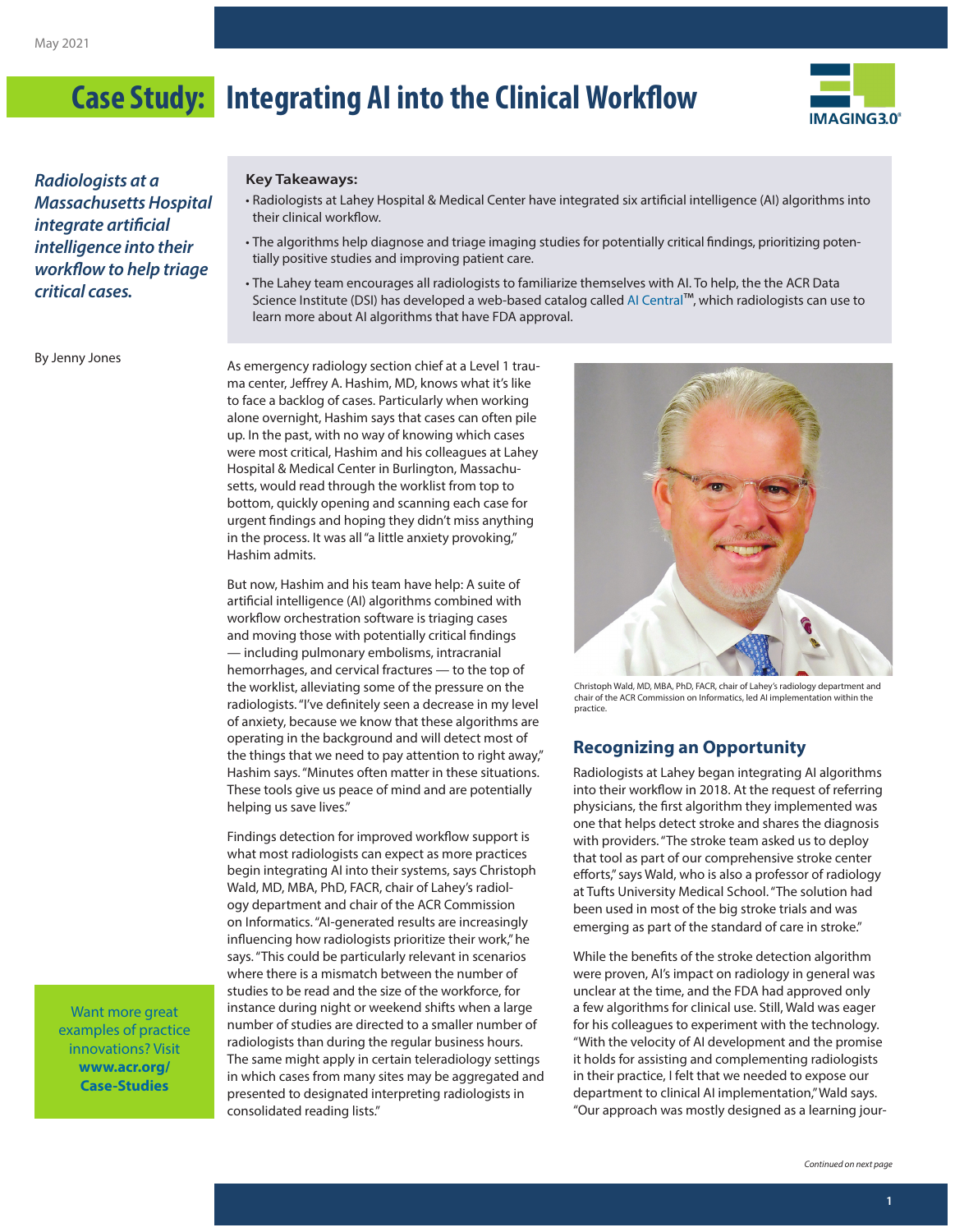

*Continued from previous page*



Jeffrey A. Hashim, MD, emergency radiology section chief at Lahey, says the AI algorithms help his team prioritize cases with potentially critical findings.

ney so that we could become familiar with the vendor contracts and understand firsthand how the technology works in the clinical setting."

Wald and his team were particularly interested in implementing case prioritization tools, like those that Hashim and his colleagues use to triage cases that require immediate attention for potentially life-threatening conditions. "We felt that if there was any benefit to be had from AI while we were still figuring out how well it actually worked, it was in case prioritization," Wald explains. "It seemed safe because our radiologists were never too far behind on the worklist anyway. We felt that we could pick up that benefit while we were learning about AI's detection accuracy."

Given AI's potential advantages, Lahey's radiologists were excited about the technology, but they were unsure how it would impact their work. "I'm sure a few were a little ambivalent at first and wondered, 'How good is it? Will it replace radiologists?'" acknowledges Mara M. Kunst, MD, neuroradiology section chief at Lahey Hospital and Medical Center. "But the devil is always in the details, and the more we read about it and the more we experienced it, the more we found that AI is a tool that can assist us but not replace us. AI is designed to answer very specific questions. As radiologists, we must read the whole study because we're the experts, and while the AI is good, it's not 100% accurate."

### **Contracting with a Vendor**

Without any data scientists on staff to develop or deploy AI tools, Lahey's radiologists decided to work with a vendor that Wald met through an ACR® event. Wald liked two things in particular about the vendor: It had one AI algorithm that was already FDA approved for detecting intracranial hemorrhage and several

other algorithms in development, and it was willing to collaborate with the department's worklist vendor to synchronize the algorithms and worklist for case prioritization. "I talked to a few companies and this one seemed easy to work with and agile," Wald recalls. "Plus, they had a suite of tools under development that focused on critical findings, which was a pretty good match for what we do."

With a vendor in mind, Wald asked the radiology department's information technology (IT) team to conduct a review to confirm that the company adhered to best practices, including using both a U.S.-based cloud data center for secure image processing and sophisticated data encryption technology to protect patient information. He also connected the vendor with the neuroradiology team, which gathered a few hundred cases to help evaluate the intracranial hemorrhage algorithm's detection accuracy. "We were a testing site, so we were interested in seeing how well the algorithm performed," says Kunst, who led the effort. "The results were in line with what the vendor advertised — with sensitivity and specificity between 90-95%."

Once the IT team finished its review and the neuroradiology team completed its testing, Wald and other radiology leaders negotiated a price and signed a contract with the vendor. Over the ensuing two years, they worked with the vendor to integrate six algorithms into the department's workflow as the algorithms received FDA approval.

#### **Integrating the Algorithms**

At the start of the integration process, the AI and worklist vendors collaborated to sync their tools for case prioritization. "We wanted to appropriately move those cases that the AI algorithms flagged with positive findings to the top of the worklist so that we could prioritize and read them more quickly," Hashim explains. "We also needed to see the AI findings clearly, so the vendors created a red (positive) and green (negative) badging system that is visible next to the patient name within the worklist. That way, the radiologist would know whether the AI had detected either a positive or negative finding in the study in one glimpse at the worklist."



The AI and workflow vendors created a red (positive) and green (negative) badging system that clearly displays the algorithms findings.

*Continued on next page*

1891 Preston White Drive Reston, VA 20191 703-648-8900 [www.acr.org/Imaging3](http://www.acr.org/Imaging3)

ACR

©Copyright 2021 American College of Radiology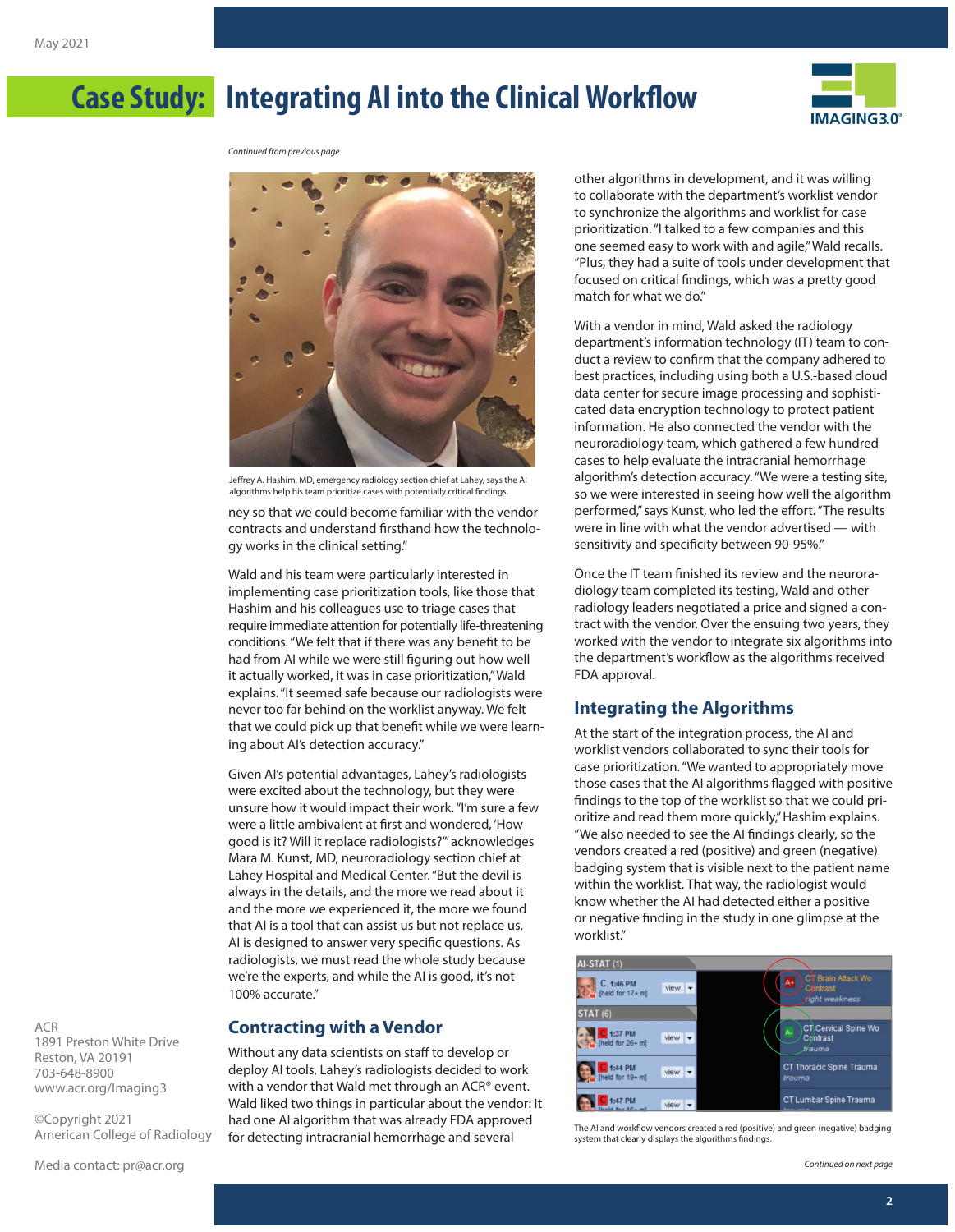

*Continued from previous page*



Mara M. Kunst, MD, neuroradiology section chief at Lahey, says that AI is a tool that can assist but not replace radiologists.

The radiologists also discovered during the postintegration phase that they needed to know when an algorithm was still processing a study; otherwise, they would sometimes sign off on a case before the AI had analyzed it — which resulted in a potential missed opportunity to leverage the technology, Wald says. To that end, the vendor added an additional gray badge that indicates when the AI is processing a case. "As a radiologist, you don't want to sign off on a report and then have the AI come back saying that it found something that you might have missed," Hashim says. "You want to have an opportunity to consider the AI output and include any findings in your report as appropriate."

For this reason, the practice introduced another safeguard: When an AI result arrives after the corresponding imaging study report is "final," an obvious alert pops up on the screen of the radiologist of record. This message lets the radiologist know that an AI result is now available on a study they have already signed off on. From there, the user interface offers the radiologist a one-click option to return to the study, facilitating additional review of the images with knowledge of and the ability to correlate with the AI result.

In addition to syncing the algorithms with the worklist, the team wanted to ensure that the AI never posted its representative findings to the hospital's picture archiving and communications system (PACS) to avoid other providers seeing the outputs before the radiologists. "The moment a result posts to the PACS, it is visible to the entire healthcare enterprise," Wald explains. "You have no idea who sees it, when they see it, what conclusions they draw from it, and what clinical actions they take. We wanted to ensure that the radiologists

could review the outputs and decide whether to incorporate them into their reports. At this point, radiologists use only the vendor's custom viewer to review AI results and keep all of the AI findings within radiology."

### **Working with AI**

Even with several algorithms now integrated into their workflow, the radiologists' work remains relatively unchanged. They still read every case. The only difference is that they read the cases that the algorithms flag for positive findings sooner than they might have otherwise, and they consider the AI outputs in the process. "We've established a nice workflow, using the AI as a second reader and checking to see if it's caught anything before we sign off on our reports," Kunst says. "It's a nice tool to have in your back pocket."

In some cases, the algorithms have detected findings that the radiologists have missed. For instance, before the vendor instituted the processing badge, Wald recalls signing off on a case that the algorithm later flagged for pulmonary embolism (PE). When he reviewed the images again, Wald realized that the AI had noted a small PE that he had missed.

"In an instance like that, you call the referring clinician and let them know that you've changed your mind about the results," Wald explains. "It's just like when a colleague sees your case the next day in the peer learning system or conference, and they see something that you did not see. It's not uncommon to fine tune a report shortly after it was made based on additional clinical information or colleague feedback. Usually this requires additional communication and documentation but doesn't have a significant adverse impact on patient care. On the contrary, radiologists should never leave an opportunity on the table to improve their report and the care it informs."

While the AI has occasionally bested the radiologists, it has more frequently missed the mark by reporting false-positive findings. The radiologists track how well the algorithms perform using a feedback loop that the vendor incorporated into the system. If the radiologist agrees with the AI, they note the finding in their report and click a concordance button within the system. If they disagree, they omit the finding from their report and click a discordance button within the system. "This feedback gives the vendor access to a radiologist-generated ground truth for how their algorithms are actually performing in the real world," Wald says. "The more the vendor can learn about how their algorithms are performing, from both a usability and functionality standpoint, the more opportunity exists for them to develop tools that help radiologists add additional value to the care team and improve future versions of the algorithms."

ACR 1891 Preston White Drive Reston, VA 20191 703-648-8900 [www.acr.org/Imaging3](http://www.acr.org/Imaging3)

©Copyright 2021 American College of Radiology

Media contact: [pr@acr.org](mailto:pr%40acr.org?subject=Imaging%203.0)